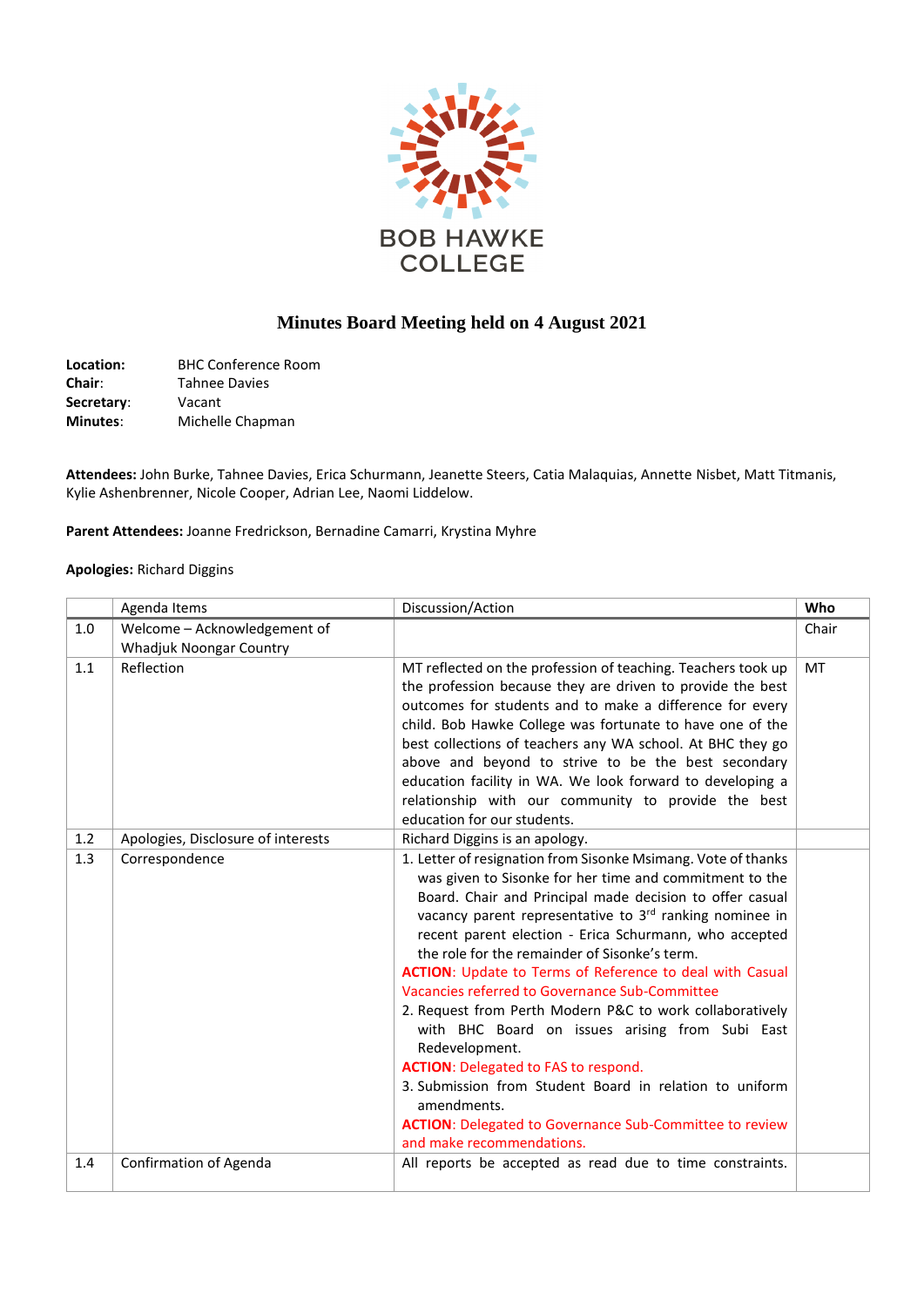|     | Agenda Items                               | Discussion/Action                                                                                                             | Who       |
|-----|--------------------------------------------|-------------------------------------------------------------------------------------------------------------------------------|-----------|
| 1.5 | Minutes and Actions of Previous            | Minutes of meeting held 9 June 2021 accepted as true and                                                                      |           |
|     | Meeting                                    | accurate record of the previous meeting<br><b>TD: Moved</b>                                                                   |           |
|     |                                            | <b>CM: Seconded</b>                                                                                                           |           |
|     |                                            | All in favour                                                                                                                 |           |
| 1.7 | Actions update from Previous Meeting       | Bag Storage Report distributed. JB thanked KA for<br>her work.                                                                |           |
|     |                                            | <b>ACTION:</b> Bag Storage Report recommendations to be                                                                       |           |
|     |                                            | implemented                                                                                                                   |           |
|     |                                            | iPulse app has been approved by DOE.                                                                                          |           |
|     |                                            | <b>ACTION: JB and KB and AN to assess suitability of introducing</b><br>iPulse to college on trial basis.                     |           |
|     |                                            | All-Gender Toilets Memo completed                                                                                             |           |
| 2.0 | Governance Discussion - Role of the        | Reflected on previous board meeting and acknowledge the                                                                       | <b>JB</b> |
|     | Board and Handling Parent Feedback         | robust discussion. Important to differentiate what is Board                                                                   |           |
|     | [held over from previous meeting]          | "work" and what is College "work".                                                                                            |           |
|     |                                            | JB provided explanation of the role of the Board with<br>reference to "What", "How" and "Do". Role of the Board is            |           |
|     |                                            | to focus on "What", though there is still a role for the board                                                                |           |
|     |                                            | to provide feedback, ideas and recommendations to support                                                                     |           |
|     |                                            | the College decision-makers and have oversight over                                                                           |           |
|     |                                            | implementation of Business Plan and School Values.                                                                            |           |
|     |                                            | Support for referring parent concerns to the relevant staff<br>member.                                                        |           |
| 3.0 | Principal's Update and Questions           | Principal's report was presented with reference to blended                                                                    | <b>JB</b> |
|     | Principal's Report - for noting            | learning response to parent questions. Data to be released                                                                    |           |
|     | 360o Performance Feedback - for            | on NAPLAN soon. Survey data from staff, parents and                                                                           |           |
|     | noting                                     | students at next meeting. Rites of passage year 9 camp                                                                        |           |
|     |                                            | planning underway.                                                                                                            |           |
|     |                                            | Development of sister school in East Kimberley to be<br>progressed.                                                           |           |
| 4.0 | Finance Update and Questions               | Thank you to those that attended to finance information                                                                       | <b>NC</b> |
|     | Finance Report - for noting                | session. Report presented snapshot of financial position as at                                                                |           |
|     |                                            | 29/6/21.                                                                                                                      |           |
|     |                                            | Points to note: Voluntary contribution request for payment<br>reminder to be sent. Revenue at expected level.                 |           |
|     |                                            | <b>ACTION:</b> Acquittal for targeted initiatives and spending on                                                             |           |
|     |                                            | curriculum/student services to be provided at next meeting.                                                                   |           |
| 5.0 | <b>Board Sub-Committee and Working</b>     |                                                                                                                               |           |
| 5.1 | <b>Groups Report</b><br>Risk Sub-committee | Discussion of what is operational and what is Board                                                                           | KA        |
|     |                                            | responsibility. Concern over parent grievance not being met                                                                   |           |
|     |                                            | through perceived communication breakdown. Need for                                                                           |           |
|     |                                            | Board to demonstrate listening to parent concerns.                                                                            |           |
|     |                                            | ACTION: JB, TD and KA meet to discuss extent of parent                                                                        |           |
|     |                                            | concern and seek feedback on student learning experience.<br><b>ACTION: JB to consider introducing Student Exit Survey to</b> |           |
|     |                                            | gain understanding of reasons why students leaving.                                                                           |           |
|     |                                            | <b>ACTION:</b> Risk Sub-Committee to finalise crisis communication                                                            |           |
|     |                                            | tree                                                                                                                          |           |
|     |                                            | <b>ACTION:</b> Tahnee to join the Risk Sub-Committee                                                                          |           |
| 5.2 | Student Wellbeing Working Group            | Concern online learning is impacting student learning                                                                         | NL.       |
|     |                                            | engagement. Requires flexible learning options for diverse<br>learners and genuine application of universal design.           |           |
|     |                                            | Questioned how the College is measuring student experience.                                                                   |           |
|     |                                            | Board to reiterate to parents with concerns to contact                                                                        |           |
|     |                                            | JB, AL, KB directly.                                                                                                          |           |